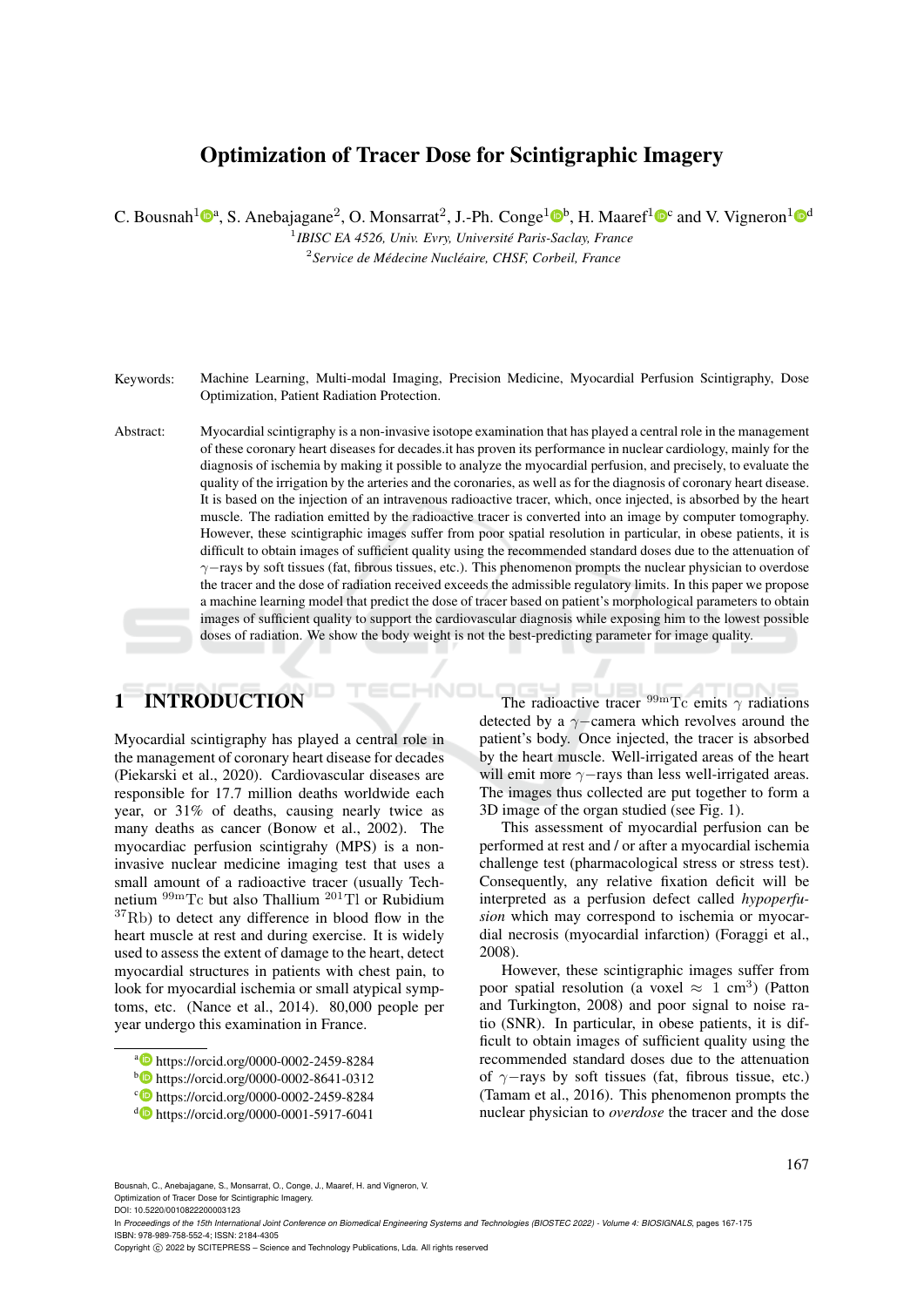

Figure 1: Myocardial scintigraphy image visualized with ITKSnap.

of radiation received exceeds the permissible regulatory limits. These limits have been specified by both the High Authority for Health (HAS) and the Nuclear Safety Authority (NSA) for the sake of radiation protection: 1 mSv per year (sum of effective doses) for the public. There are also regulatory limits for ionizing radiation for workers and staff: 20 mSv per year (sum of the effective doses). Exceeding doses may increase the risk of cancer from radiation. The recommendations of the European Association of Nuclear Medicine (EANM) specify that the dosage of the common tracer  $\rm^{99m}Tc$  should be calculated by the specialist only on the basis of weight. However, the attenuation of the scintigraphy images is above all influenced by the thickness of the tissues (muscle fibers, fatty tissues, bones, etc.) to be passed through, in particular in obese patients.

The dose of radio-tracer to be administered is a compromise between image quality and radiation exposure and depends on patient characteristics (*e.g.*body weight), choice of radio-pharmaceutical  $(^{99m}$ Tc or  $^{201}$ Tl compounds), acquisition protocol (1 day or 2 days protocols, imaging time, image resolution, gated acquisition), and the type of equipment (multiple head scintillation camera or a camera based on cadmium zinc telluride (CZT) detectors). Thus, the objective of this work consists in proposing a "finer" dosage, based on the body mass index (BMI), and other morphological factors to be determined, easily identifiable by the doctors before the examination and which will allow the injection tracer to be optimally calibrated, thus limiting patient's exposure to radiation while ensuring sufficient image quality.

In the following section, we take stock of the state of the art on the assay of tracers dosage. Section 3 details the data collected for this experiment. Section 4 provides a methodology for predicting tracer dose and image quality and a discussion on the main results.

## 2 A SHORT REVIEW OF TRACER DOSAGE CALCULUS

Van Dijk et al. (2014) disclose a method to compensate for the decrease in image quality in obese patients by administering a patient-specific dose in myocardial perfusion imaging using a tomographie par émission monophotonique (SPECT) camera based on CZT detectors<sup>1</sup>. The study was carried out on 148 patients. This article proposes in particular a method for deriving a dose of tracer to be administered depending on the body-weight or scan-time protocol by calculating (Van Dijk et al., 2014):

$$
d_{\text{admin}} = \frac{CW^{-b}K}{aT_{\text{scan}}},\tag{1}
$$

wherein  $C$  is the photon count,  $P$  is the body weight,  $K$  is the correction factor for the radioactive decay between the administration of tracer dose and the SPECT acquisition,  $T$  is the scanning time,  $a$  and b are adjustment parameters. The measured photon numbers were normalized based on the administered tracer dose and the scan time were correlated with body weight, body mass index to find the best predictor. From these data, a protocol to provide consistent image quality was validated in 125 new patients. Van Dijk et al. (2014) claim that weight was the main morphological parameter of the patient despite it is not a good indicator of the distribution of fat mass, especially around the heart.

(Gimelli et al., 2017) develop a software for automatic calculation of pediatric dosage of radiopharmaceuticals, according to European Association of Nuclear Medicine (EANM) 2007 pediatric dosage card. This card is based upon the publication by Jacobs et al. (2005) who show that normalization factors for effective dose can be estimated accurately as a function of body weight  $W$  by holding only one parameter, called the 'a' value.

Dogan et al. (2019) assess the validity of automated quantitative and semi-quantitative visual analysis of total perfusion deficit using SPECT  $\gamma$ −camera to detect significant coronary artery disease. Zhang et al. (2015) investigate image quality, radiation dose, and diagnostic performance of prospectively ECGtriggered high-pitch coronary CT angiography at 70 kVp compared to invasive coronary angiography as reference standard. Their protocol results in an effective radiation dose of 0.2 mSv and high diagnostic accuracy for stenosis detection in a selected, nonobese population. Gould et al. (2008) compare on a total of 250 consecutive patients resting perfusion

<sup>&</sup>lt;sup>1</sup>This camera is specially dedicated to the the heart examination.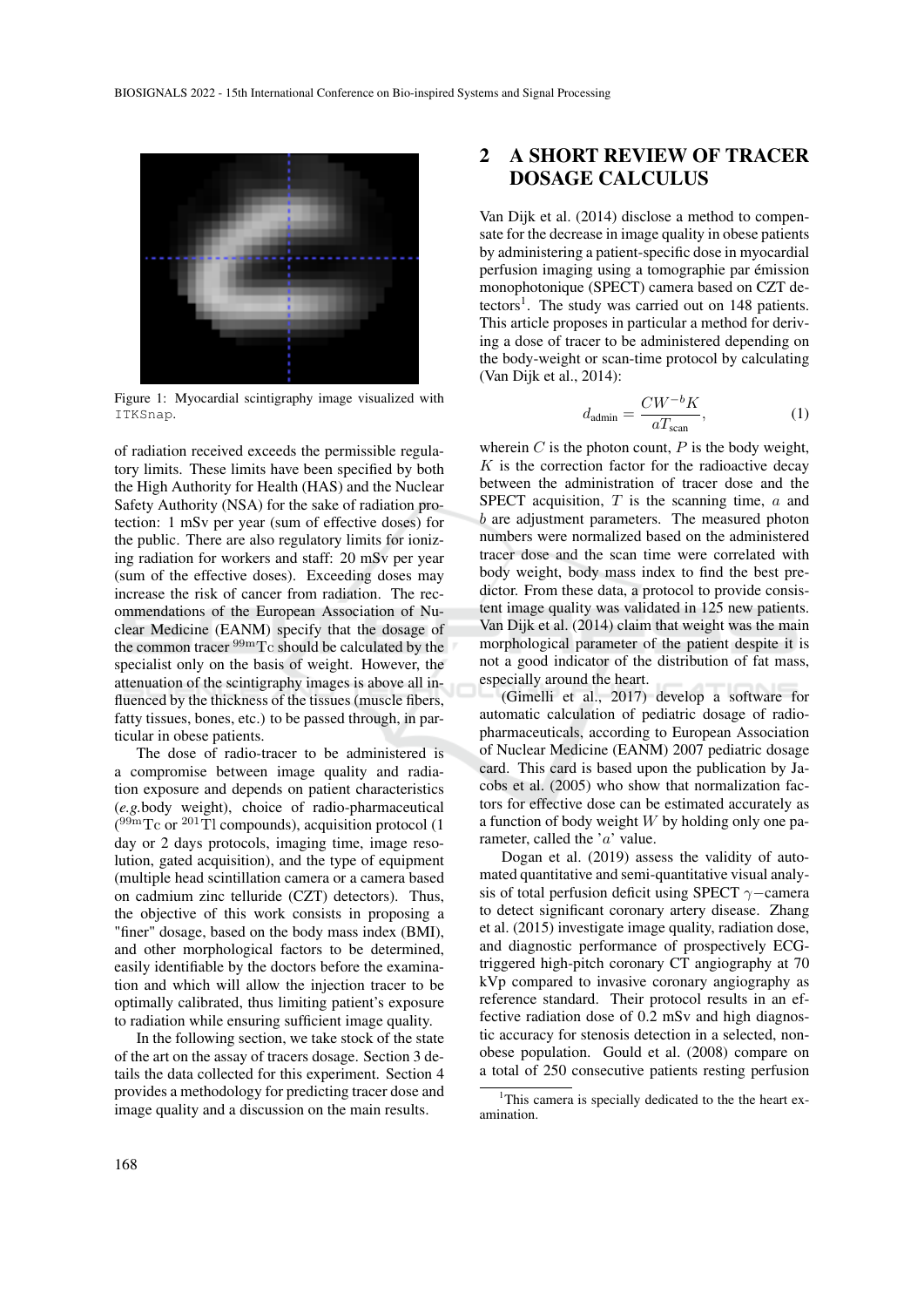images reconstructed using rest CT attenuation data with the same resting emission data reconstructed with post-stress CT attenuation data. No clinically significant differences were observed. And eliminating rest CT scan reduces CT radiation dose by 50%. Kero et al. (2021) suggest too that stress-first perfusion imaging (PI) using <sup>99m</sup>Tc tracer can significantly reduce the radiation dose compared with standard dose rest–stress protocols. If the stress PI results are normal (Duvall et al., 2011). Hamilton-Craig et al. (2019) examine the impact of dose reduction techniques using ECG-triggering, kVp/mAs reduction and high-pitch modes on radiation exposure in a Australian hospital. 3,000 coronary CT angiography were analyzed with mean radiation dose decreasing from 8.4 mSv to 2.8 mSv per year. Implementation of dose reduction algorithm and staff education program resulted in a 67% reduction in radiation exposure, while maintaining diagnostic specificity. Chinnaiyan et al. (2013) show that the use of newer scanner technology resulted in incremental radiation dose reduction in a statewide coronary CT angiography registry without image quality degradation.

#### 3 MATERIALS

This experimental study is based on two recent databases which were retrieved from the nuclear physicians from Hôpital sud-francilien (CHSF).

#### 3.1 Chest Database

The first database contains CT scans and myocardial scintigraphy images of 130 patients with cardiovascular pathology, recorded using a Siemens Symbia T2 SPECT CT  $\gamma$ -camera on the upper part of the patient's body (chest part). Thus, the physiological parameters of the patient and the metadata of the images (resolution, image size, image rotation, date / time, sex, age, weight, height, BMI, etc.) were recorded.

The scintigraphy images were taken in the nuclear medicine department of the CHSF, after the patient was injected with a radioactive tracer (Technetium 99mTc), which binds to the heart. Next, a NaI  $\gamma$ –camera<sup>2</sup> captures the photons emitted by the tracer and rotates around the patient's body so that the images collected are grouped together to form a 3D image of the heart (Fig. 1). Most of the examinations were carried out after a stress test that stimulates the myocardium which better absorbs the radioactive tracer (in terms of speed and homogeneity). Depending on the result of this test, another test at rest may be necessary to improve the image quality.



Figure 2: Boxplot of tracer dose with respect to sex and type of exam.

An Excel file containing information about the patient (sex, age, weight, height, BMI) was also provided with the doses used during the examination, as well as the image grade noted by the doctors before and after correction by the CT scanner. NCIQ and CIQ stand resp. for non-corrected and corrected image quality (Tab.3). The nuclear physician has in fact the possibility of improving manually with a few manipulations to improve the quality of the image in order to improve the estimation of the dosage of the tracer.

The chest database contains 58 men and 38 women aged from 43 to 93 y.o., 104 of them have done a post stress exam and 26 a rest exam. The figure 2 represents the distribution of the dose according to the examination type and to the gender. The mean dose is significantly different in the post-stress and the rest groups (Kero et al., 2021).

Table 1 summarizes the main statistics of patients.

Table 1: Chest dataset patient statistics.

| variable   | min | mean   | max  | std error |
|------------|-----|--------|------|-----------|
| age        | 43  | 69.15  | 93   | 1 07      |
| <b>BMI</b> | 17  | 29.11  | 43   | 0.44      |
| dose       |     | 478 45 | 1337 | 27.26     |

Most of the images before correction are of poor quality. Figure 4 shows the distribution of uncorrected image quality (IQ) by examination type (rest or post-stress). IQ stands for the image quality annotated by doctors ; it is an ordinal qualitative variable with 5 modalities  $IQ_i, i = \{1, 2, 3, 4, 5\}$ ,  $IQ_1$  being the highest grade to the lowest  $IQ_5$ .

<sup>2</sup>Thallium-doped sodium iodide.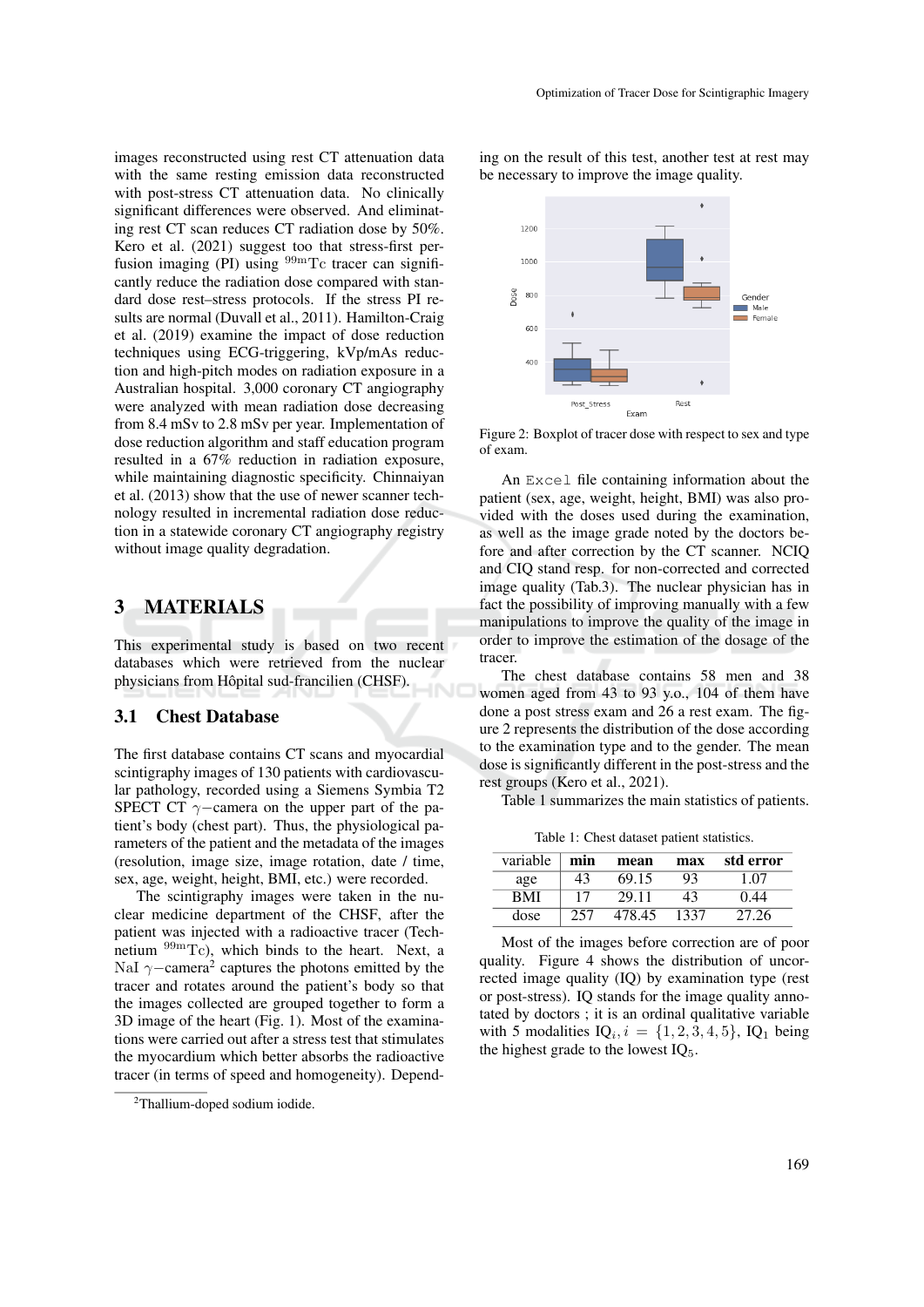

 $\overline{0}$  $IO$  $IO3$  $\overline{IA}$  $IO2$ (b) corrected image quality (CIQ) distribution. After image

correction, the last IQ class disapear.

Figure 3: IQ distribution. From  $IQ_1$  (high quality) to  $IQ_5$ (poor quality).



Figure 4: Distribution of image quality before correction according to the examination type.

#### 3.2 Full-body Database

The second database contains full body scans of 247 patients acquired from examinations for other pathologies, using PET CT GE HealthCare Discovery 710 (Fig. 5). This database was used to design a model capable of predicting the abdominal perimeter which is not visible on the CT scans of the first database (see section 3.1). For example, Fig. 5 depicts a patient scan with 780 CT slices. The approxi-



Figure 5: Full body CT scans viewed with ITKsnap.

mate intervals of the different upper body parts (thorax, diaphragm and abdomen) are determined manually using ITKsnap: thorax is located between 450- 600, diaphragm between 430-460, abdomen between 200-430. The data is in DICOM format. The CT sections are  $512\times512$  pixels, the scintigraphic images are  $128 \times 128 \times 128$ . The volume of the 1st database is 12 GiB, the second 114 GiB.

# 4 METHODS

#### 4.1 Calculus of Abdominal Perimeter

We propose an algorithm based on morphological factors of the patient, easily identifiable by doctors *before* the examination, which makes it possible to optimize the quantity of radioactive tracer while ensuring the good image quality.

The proposed morphological factors are: *(a)* sex  $(b)$  age  $(c)$  body mass index (the weight/height<sup>2</sup> ratio) *(d)* thoracic perimeter *(e)* abdominal perimeter. The parameters (a-c) are provided by doctors in the patient's medical record. The thoracic and abdominal perimeters are not measured in the clinical practice; one of the objectives of this work is to decide if these parameters are relevant for the choice of the optimal dose. To extract these two perimeters from the CT scans, we had to segment the region of interest, so that we keep the part of the body and we eliminate the chassis. For this, we used a hysteresis thresholding, followed by a morphological opening, *i.e.*an erosion followed by a dilation (Serra, 1983).

In the hysteresis thresholding technique, the high threshold represents the most significant pixels of the image which, in our case, correspond to the rib cage bones (Fig. 6). The lower threshold highlights the weaker pixels that are connected with the stronger ones. The threshold values are determined by trial and error.

After the hysteresis thresholding, some noise remains on some images (see Fig. 7a). To clean it, we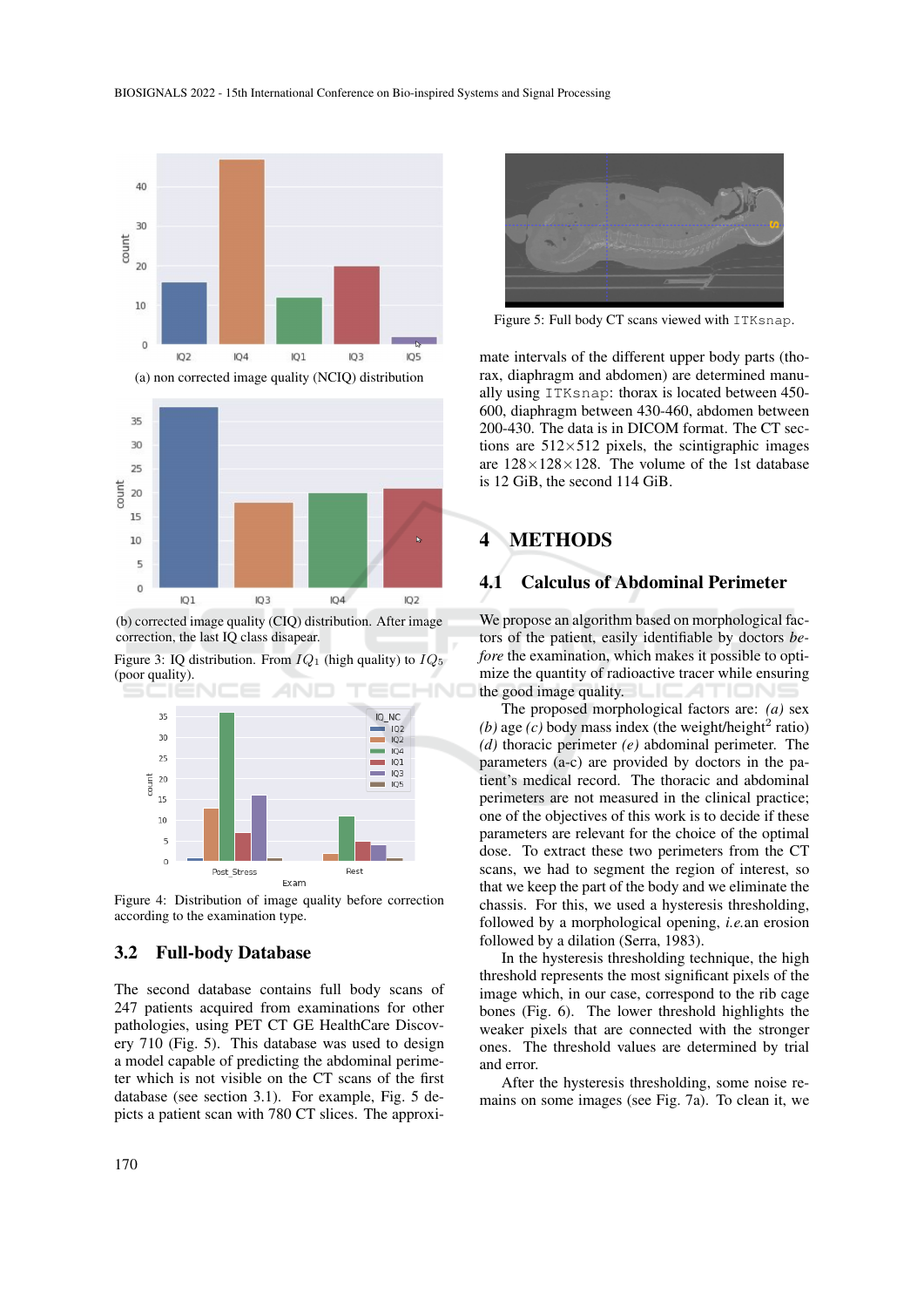

(a) Visualization of a CT (b) Hysteresis thresholding. slice.

Figure 6: Thoracic scan segmentation using Pydicom, a Python package for working with DICOM files.

used morphological filtering named *opening*. Next, we determined the convex hull of the segmented region, because the thoracic perimeter does not exactly follow the shape of the rib cage (Fig. 7b). Finally, we calculated the convex perimeter that we recorded in a csv file. This operation is repeated automatically for all scans for each patient.



Figure 7: Extraction of the perimeter.

For CT scans that only contain the thoracic part of the body, the maximum of the calculated perimeters is considered the thoracic perimeter. Since those scans do not include the patient's abdominal part, we set up a training model that predicts the abdominal perimeter from the chest perimeter using whole body images (Fig. 5). First, the entire body perimeters from the CT scans are extracted for each patient as depicted in Fig. 8a, producing the graph  $C$  in function of the slide number k.

Here comes a first difficulty: the number of each patient's slices is proportional to the patient's height which makes it difficult to localize exactly the thorax dimension. The total number of slides varies between 705 and 1120 on the whole data set. In the figure 5 for example, 780 CT slices define the patient upper body. ITKsnap is used to determine automatically the thoracic and abdomen part the interval  $I_T$ , respectively  $I_A$ , occupied by the thorax, resp. the abdomen, as in Figures 8a and 8b.  $I_T$  and  $I_A$  are delimited with bullet points corresponding to the inflection points in



(a) Raw graph obtained from the perimeters of the convex hull of the CT slices.



(b) Approximate form of the graph 8a. The intervals are delimited with bullets that correspond to curvature change points in the graph.

Figure 8: Graph of the upper-body perimeters.

C. Consider that the function  $f(x)$  of graph C is locally 2 times continuously differentiable. The inflection points are those where the second derivative vanishes by changing of sign, *i.e.*  $\frac{\partial^2 f}{\partial x^2} = 0$ . The same procedure is applied to all the patients. The approximate intervals of the different parts are  $I_T = [450 : 600]$ for the thorax and  $I_A = [200 : 430]$  for the abdomen.

The second step consists in developing a learning model that predicts the abdominal perimeter from the thoracic perimeter, sex, age, size and BMI (see Fig. 11). So, we separate the database into 3 subbases: learning, validation and test bases representing resp. 65%, 15% and 20% of the samples. For more details on neural networks, refer to Bishop (2006). The table 2 summarizes the characteristics of the proposed neural network.

Table 2: Neural network's architecture to predict abdominal perimeter.

| Inputs              | thoracic perimeter $P_{\text{Th}}$ ,<br>sex. |  |  |  |
|---------------------|----------------------------------------------|--|--|--|
|                     | age, height, BMI                             |  |  |  |
| hidden neurons      | 10                                           |  |  |  |
| activation function | ReLU                                         |  |  |  |
| optimizer           | Adam                                         |  |  |  |
| Loss                | <b>MSE</b>                                   |  |  |  |
| Batch               |                                              |  |  |  |
| Epoch               | 250                                          |  |  |  |
| Output              | abdominal perimeter $P_{\text{Abd}}$         |  |  |  |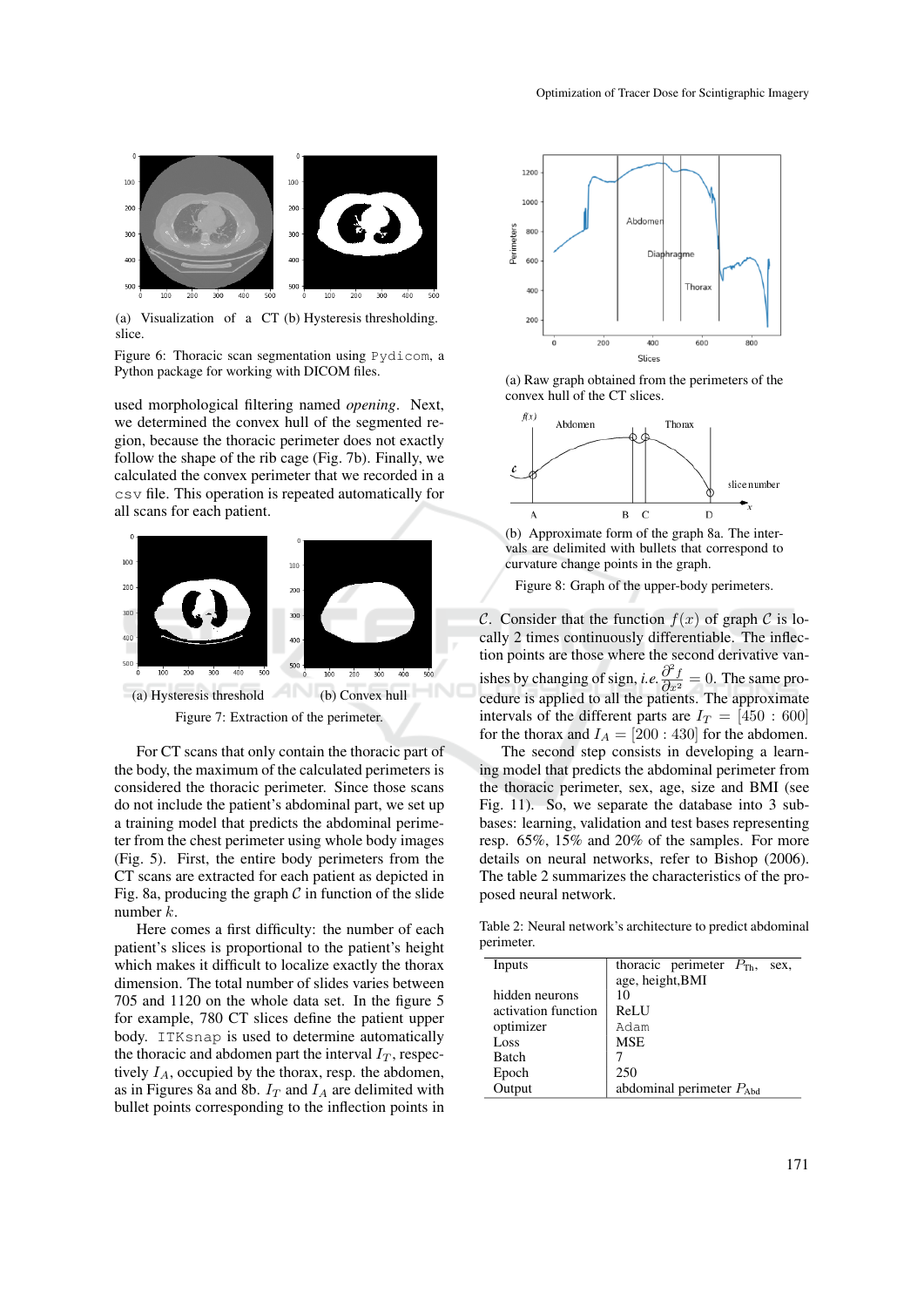The learning and validation loss decreases to stability as shown in the figure 9.



Figure 9: Learning and validation losses.

To evaluate the model accuracy, we used the coefficient of determination  $R$ -square defined, for univariate series as follows :

$$
R^{2} = \frac{\sum_{i=1}^{N} (\hat{Y}_{i} - \bar{Y})^{2}}{\sum_{i=1}^{N} (Y_{i} - \bar{Y})^{2}} = 1 - \frac{\sum_{i=1}^{N} (Y_{i} - \hat{Y}_{i})^{2}}{\sum_{i=1}^{N} (Y_{i} - \bar{Y})^{2}},
$$
 (2)

where  $Y_i$ ,  $\hat{Y}_i$ ,  $\bar{Y}$  are, for this model, resp. the estimated, expected and mean abdominal perimeters. The model performances were evaluated on the test dataset. The  $R^2$  is 83%, and Pearson's productmoment correlation coefficient (or Pearson correlation coefficient, for short) which measure of the strength of a linear association between predicted and expected abdominal perimeters, resp.  $\tilde{P}_{\text{Abd}}$  and  $P_{\text{Abd}}^*$ is 91.11%.



Figure 10: Perimeter values predicted by neural network regression / real values (50 patients).

### 4.2 Optimization of the Amount of Administered Radiotracer Dosage

Unlike conventional guidelines suggesting considerably large dosage levels for obese patients (Karakatsanis et al., 2015), the objective of this study is to moderate dosage for obese patients and dosage reduction for slimmer patients which are usually based on the *only patient weight*. In this section the relevance of the abdominal perimeter for optimizing tracer dose is

evaluated. The proposed model is designed to help doctors to choose the best dose / image quality response model. We propose utilizing a neural network model to predict the radioactive tracer dose according to the type of examination performed (post stress or at rest), and according to the IQ, *i.e.*NCIQ versus CIQ, plus other morphological parameters (age, weight, height, BMI, abdominal perimeter). However, the limited understanding of which physiological model is the least biased for the prediction of radiotracer dosage increases attrition in the decisionmaking process. There are several possible causes for the inconsistencies between predictive and empirical dosage: patient obesity, differences in metabolic rates for the same radiotracer, routine practice, equipment technical evolutions, etc.

Differences in metabolism and anatomical barriers can be challenging to predict and minimize. Notwithstanding, it is possible to improve predictive dosage models if the known inaccuracies result from systematically modeling over- or underestimations, rather than unpredictable spurious causes.



Figure 11: A shallow network with  $d$  inputs,  $h$  hidden neurons and  $\ell$  outputs.

Table 3 summarizes the characteristics of the proposed neural network. The Adam optimizer is used for training the network with a learning rate equal to 0.001.

We were careful not to include the weight in the dependent variables (inputs) in Tab. 3 since, in the database, the doses of tracer were calculated by the doctors from the weight. Obviously using BMI or weight in our model would have biased the results, so they were deliberately omitted.

To measure the relevance of each parameter for dose prediction, we tested different combinations of inputs among which age,  $P_{\text{Th}}$ ,  $P_{\text{Abd}}$ , sex, type of examination (post-stress versus rest).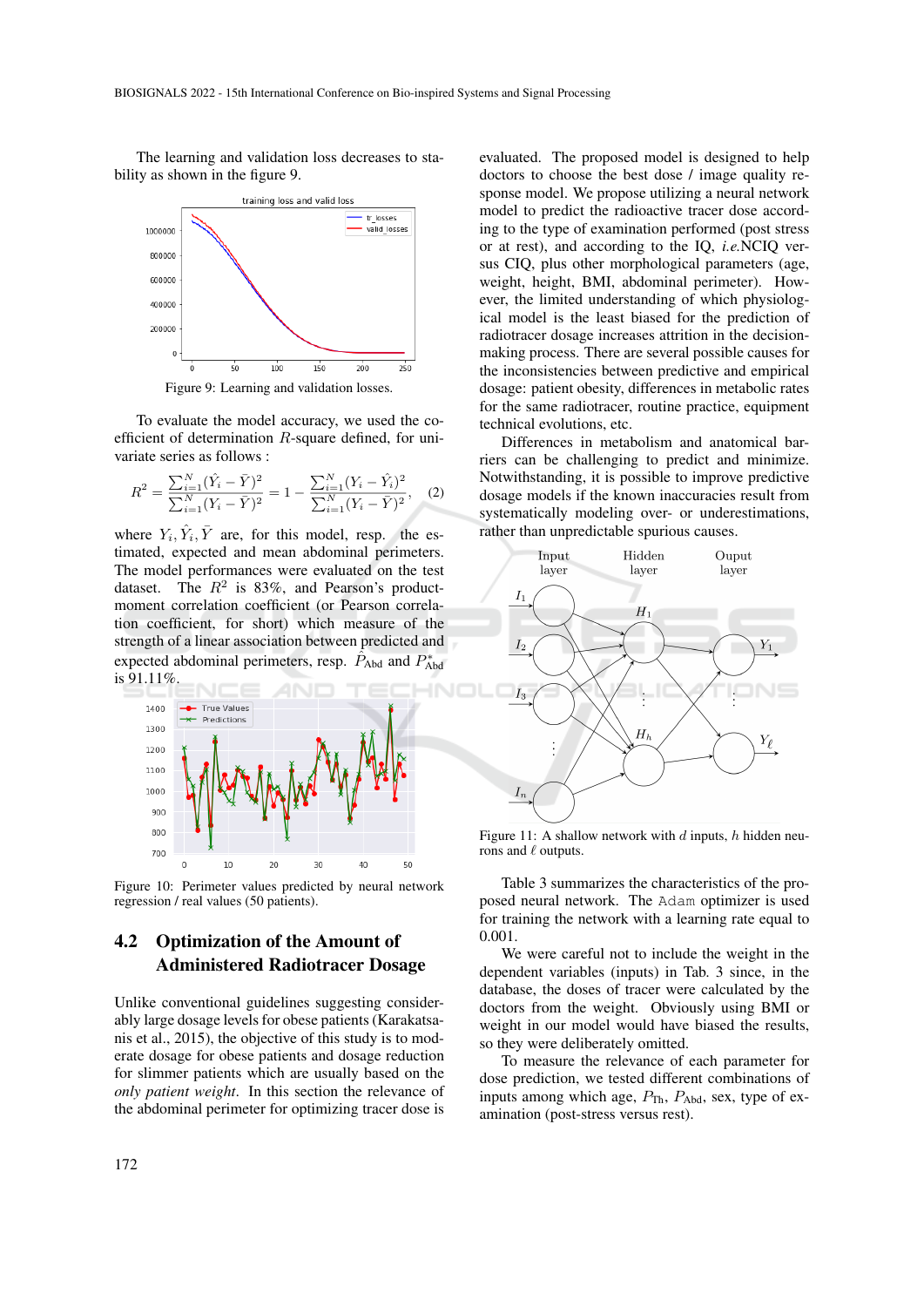Table 3: Neural network's architecture to predict tracer dose.

| Inputs              | thoracic abdominal $P_{\text{Abd}}$ , sex, |  |  |
|---------------------|--------------------------------------------|--|--|
|                     | age, height                                |  |  |
| hidden neurons      | 12                                         |  |  |
| activation function | ReLU                                       |  |  |
| Optimiser           | Adam                                       |  |  |
| Loss                | <b>MSELoss</b>                             |  |  |
| <b>Batch</b>        |                                            |  |  |
| Epoch               | 12.500                                     |  |  |
| Output              | Dose                                       |  |  |

After 12,500 epochs of training, the estimator network converges; the learning and validation losses decrease to stability as shown in the figure 12.



(b) Non corrected images.

Figure 12: Learning curves of dose prediction model with corrected images and uncorrected images.

The model was evaluated on never-before-seen data from the test base which contains (only) 14 patients due to the short size of the database. The figure 13 represents the dose values predicted by the neural network versus to the real values for corrected images and for non corrected images.

It is possible to stratify the administered dose by the type of examination status because the latter is suspected to account for the response variable. The summary statistics are discernably different than they would be for unstratified data. A between groups  $z$ test is used to compare the results in the rest and poststress groups. The null hypothesis with the between

groups z-test is that the  $R^2$  scores in the two groups are equal in the population  $p_1 = p_2$  where  $p_1$  and  $p_2$ are the  $R<sup>2</sup>$  scores for the two groups. *z*-value is the ratio:

$$
z = \frac{p_1 - p_2}{\text{se}},\tag{3}
$$

where 'se' represents the sampling variability,  $p_{12}$  the pooled sample  $R^2$  score:

$$
p_{12} = \frac{n_1 p_1 + n_2 p_2}{n_1 + n_2},\tag{4}
$$

with  $n_1 = 36$  and  $n_2 = 94$  the sample sizes for each of the two groups. The standard error of the sampling distribution difference between the two proportions is:

$$
\text{se} = p_{12}(1 - p_{12})\sqrt{\frac{1}{n_1} + \frac{1}{n_2}}.\tag{5}
$$

The null hypothesis was rejected with a  $p$ -value of 0.0028 assessing the prediction dose is better predicted in the post-stress group than in the rest group.

The  $R<sup>2</sup>$  scores given in Tab. 4 and calculated from Eq. (4), merge the response variables of the strata/groups. Thoracic or abdominal perimeters combined with age or the type of examination give very good scores. Combining all morphological parameters as inputs gives  $R^2$  scores of 91,56% with corrected image quality, and 89,81% with non corrected image quality.

Table 4: Predicted  $R^2$  scores for some combinations of inputs of corrected images.

o

| Inputs                                | $R^2$ score |
|---------------------------------------|-------------|
| BMI, type_exam                        | 90,33%      |
| $P_{\text{Th}}$ , type_exam           | 88,35%      |
| $P_{\text{Abd}}$ , type_exam          | 87,39%      |
| age, P <sub>Th</sub> , type_exam      | 91,56%      |
| age, sex, $P_{\text{Th}}$ , type_exam | 89,14%      |
| age, $P_{\text{Abd}}$ , type_exam     | 90,82%      |

Table 5 gives the scores obtained for some combinations of input parameters in the case of corrected images and non corrected ones.

Table 5: Predicted  $R^2$  scores for corrected/uncorrected images.

|             | Inputs                           | $R^2$ score |
|-------------|----------------------------------|-------------|
| corrected   | age, $P_{\text{Th}}$ , type_exam | 92,42%      |
| image       | age, type_exam                   | 92,16%      |
| uncorrected | age, $P_{\text{Th}}$ , type_exam | 90,73%      |
| image       | age, type_exam                   | 90.71%      |

## 4.3 Prediction of the Image Grade from the Tracer Dose

Finally, a last study is presented in this section, *i.e.*a new model capable to predict the image quality based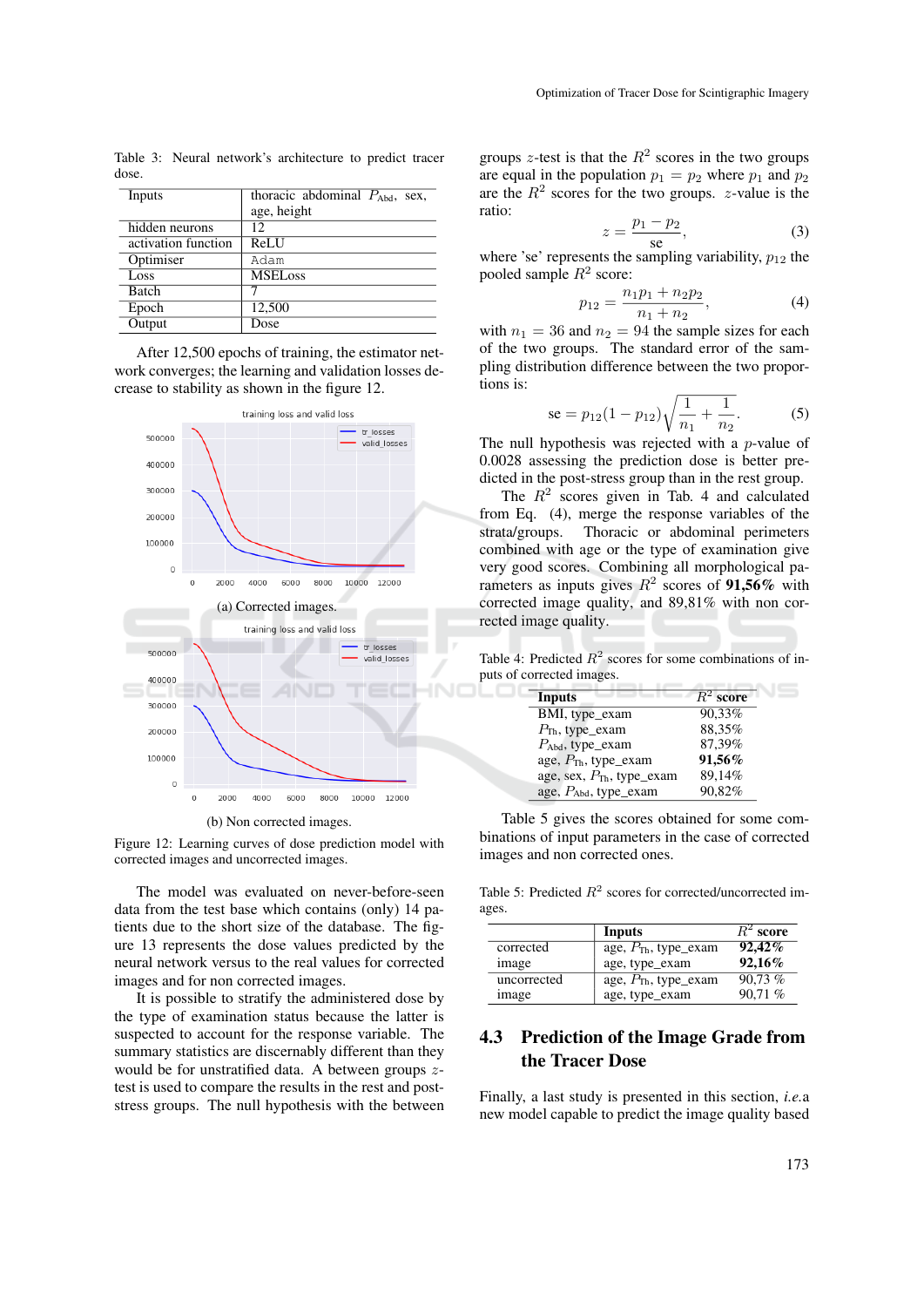

(b) Results for non corrected images.

Figure 13: Predicted radiotracer dose by the neural network model versus expected values (14 patients).

on age,  $P_{\text{Th}}$ ,  $P_{\text{Abd}}$ , sex, type of examination.

It is typically a multi-class problem ith N=130 observations and  $K = 5$  classes  $IQ_i, i = 1, \ldots, 5$ . Classifier performance is typically defined according to the confusion matrix associated with the classifier. Based on the entries of the matrix, it is possible to compute sensitivity (recall), specificity, and precision. In the following we will use  $TP_i, FP_i$  and  $FN_i$  to resp. indicate true positives, false positives, and false negatives in the confusion matrix associated with the i-th class. Precision and recall are indicated resp. by Pand recall by R.

A confusion matrix for every class  $C_i, i \in$  $\{1, \ldots, 5\}$  is computed such that the *i*-th confusion matrix considers class  $C_i$  as the positive class and all other classes  $C_j$  with  $j \neq i$  as the negative class. Each confusion matrix pools all observations labeled with a class other than  $C_i$  as the negative class. Table 6 summarizes the performances across all classes. These data indicate that, overall, performance is quite high. However, our hypothetical classifier underperforms for individual classes such as class  $IQ_2$  (precision) and class  $IQ_5$  (both precision and recall).

Table 6: Overall performance of the neural classifier.

| <b>Class</b> | P     | R.    |
|--------------|-------|-------|
| $IQ_1$       | 0.945 | 0.777 |
| $IQ_2$       | 0.562 | 0.900 |
| $IQ_3$       | 0.833 | 0.666 |
| $IQ_4$       | 0.793 | 0.920 |
| $IQ_i$       | 0.166 | 0.200 |

#### 4.4 Discussion

Decreasing image quality in heavier patients can be compensated by administration of a patient-specific dose in myocardial perfusion imaging using a cadmium zinc telluride-based SPECT camera. From collected data, a protocol to provide optimal image quality was derived, and subsequently validated in 250 patients. Thoracic and abdominal perimeters are found to be best predicting parameters for image quality. These results pave the way to patient-specific protocol resulting in an image quality less depending on patient's weight.

# 5 CONCLUSIONS

The calculation of the effective radiotracer dose for a myocardial perfusion scintigraphy based on the known anatomical parameters of the patient is novel. The prediction results could be further improved by training on a larger database. The relevance of the thoracic and abdominal perimeters has been proven, so they can also be used as dose predictors, especially in obese patients whose BMI does not really represent the distribution of fat around the heart. The body weight may be not the best-predicting parameter for image quality.

#### ACKNOWLEDGMENTS

This work was jointly supported by the GENOPOLE and the Hôpital sud-francilien. We are grateful to Dr. Michelle Granier, Présidente of the CME in CHSF, and Mrs Natacha Vitrat for assistance in constructing the project.

### **REFERENCES**

Bishop, C. M. (2006). *Pattern Recognition and Machine Learning (Information Science and Statistics)*. Springer-Verlag, Berlin, Heidelberg.